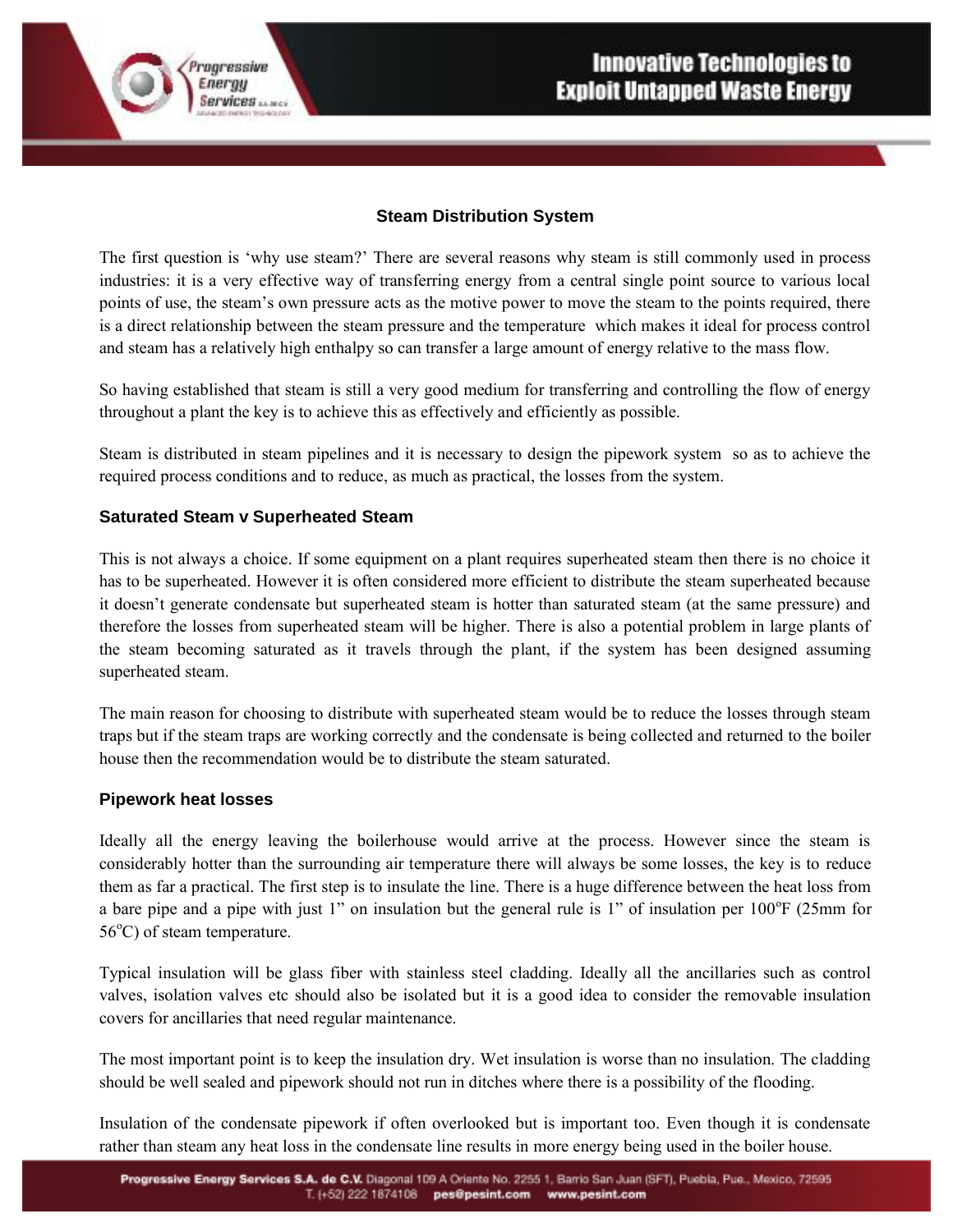

#### **Pipeline sizes**

rogressive Energy

**Services** *MARCH* 

For saturated steam the velocity of steam in the pipework should be around 30 m/s to 40 m/s for long runs, and 25 m/s for branches and short runs. For superheated steam the velocity range can be increased by 10 m/s.

For condensate return the design velocity depends upon if there is flash steam in the line. If it is pure condensate such a pumped flow after a condensate tank then 1 to 1.5 m/s is typical but if the it is two phase flow with flash steam then the lines should be sized based on the steam flow rather than the condensate flow. For two phase flow the design velocity should be much less at around 15 m/s.

## **Trapping**

Even if the steam is superheated it is recommended to have dirt pockets and steam traps to drain condensate from the lines. In the case of superheated steam the theory is that there is no condensate but this is not always the case. If the line is oversized for the flow then there a stagnant layer can form which loses heat and produces condensate. Also on long runs it is possible to lose all the superheat and start condensing. So the better option, even with superheated steam, is to correctly design the condensate removal system.

For saturated steam the dirt pockets/traps should be located every 30 to 40m. For superheated steam 10m can be added to this range. Larger pipes can also have longer distances between traps. What is essential is to have a trap before every rise and preferably before every bend. It is also important to protect equipment such as flow meters and control valves.

Figure 1 shows the typical arrangement for protection of bends or equipment.



*Figure 1 – typical drip leg arrangement*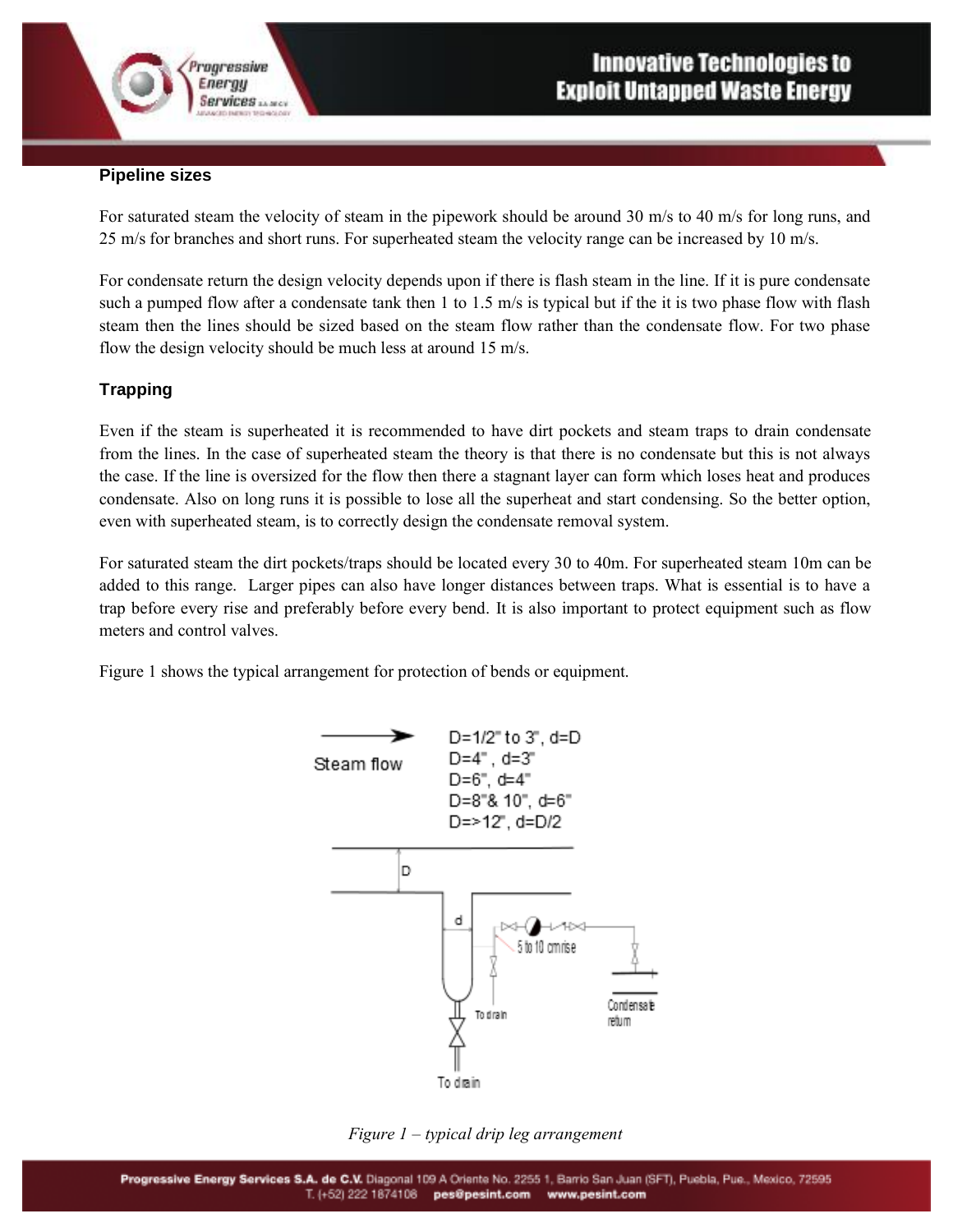

On a long straight run the line should drop be around 1 in 50 (minimum 1 in 100). So if we put a trap at the end of a 50m run then there needs to be a 1 m rise to start again. However if there is an expansion loop required then this should be considered as part of the pipework design and will depend on whether the expansion loop is horizontal or vertically up or down.

Figure 2 shows the ideal arrangement for a long distribution line.

rogressive Energy

**Services** *MARCH* 



*Figure 2 – arrangement for long runs*

If the trap is installed on a superheated steam line then there needs to be around 2 to 3 m of bare pipe before the trap. The idea is that the bare pipe will lose heat and become saturated so forming condensate. All types of traps require some condensate to work correctly. Traditional mechanical traps have a very short life expectancy on superheated steam lines where there is no condensate. But the nature of mechanical traps creates a problem in this situation. When the trap opens and closes it invariably passes some live steam (more with age) which results in the line before the trap not being stagnant. The steam in the line before the trap doesn't have time to condensate before the trap opens again and so not condensate is formed. The trap therefore operates dry and the life of the trap is very short.

The only solution to the problem of trapping on superheated steam lines is to use hydrodynamic steam traps. The trap forms a permanent condensate seal that prevents the loss of live steam so that line before the trap is stagnant and forms more condensate hence maintaining the seal.

## **Branches**

Branches should be taken from the top of steam lines and if there is a requirement to isolate the line the isolation valve should be directly on top of the steam line. This might require high level access to open or close the valve but prevents the possibility of condensate building up in front of the valve.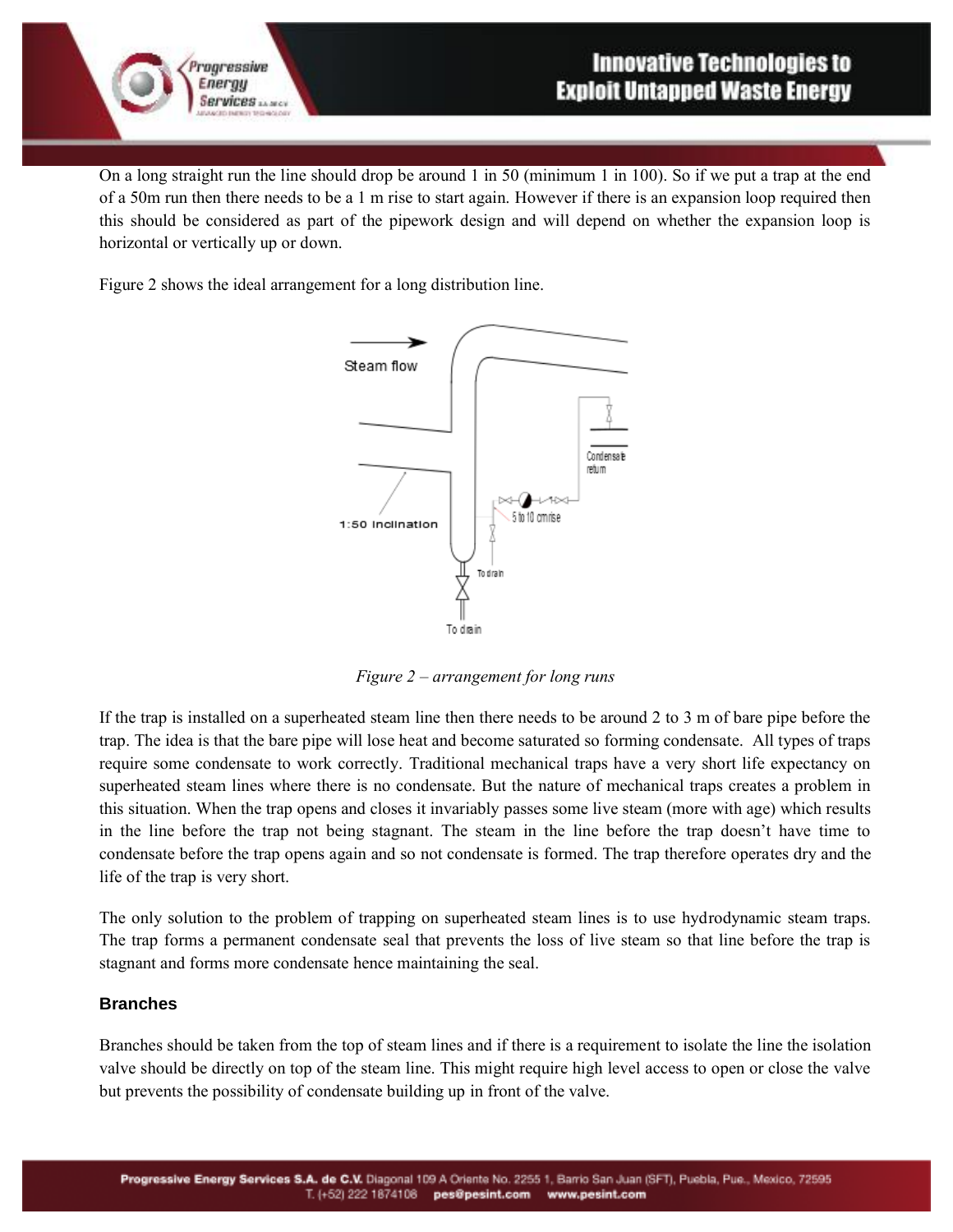

If a branch is feeding a piece of equipment such as a heat exchanger then there should be a valve on the branch directly on the line (as mentioned above) and second valve before the equipment. A trap should be located before the second isolation valve- see Figure 3 below.

If the equipment is isolated temporarily then the local isolation valve can be used but if the equipment needs maintenance or replacing then both valves should be used (double isolation).



*Figure 3 – typical process application*

## **Condensate Return**

rogressive Energy

**Services** *MARCH* 

Ideally all condensate from traps should be returned to the boilerhouse. This is often easier said than done especially on large sites where the steam use can be a long way from the boilerhouse. For small plants there can be a single condensate return line which all traps feed into and this returns to the boilerhouse. The practicality of single condensate return line will also depend on the operating characteristics of the steam users. If there are a number of steam users which can operate at very low pressures e.g. air conditioning heating coils then there could be a problem to raise the condensate into the condensate return line.

A typical ideal arrangement is to have a condensate collection tank for each process area. The condensate from the tanks would be pumped back to the boilerhouse possibly in a common condensate header.

If this system is adopted it is imperative that no traps are fed into the pumped condensate return line. The line will be pressurized by the pumps and can cause a back pressure on the traps. Also a failed mechanical trap will cause a two phase flow in the condensate line which will invariably be designed for single phase condensate flow.